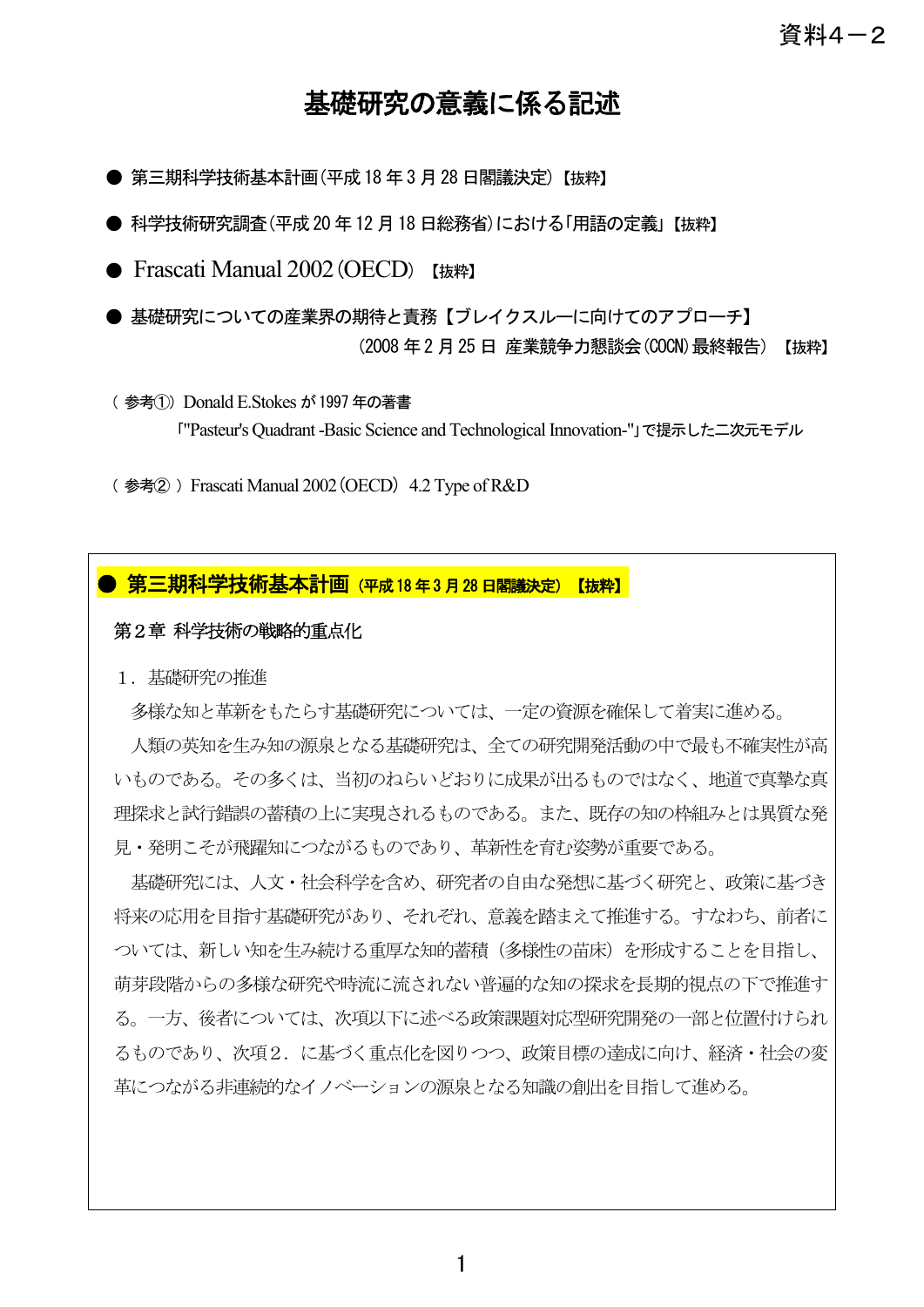●科学技術研究調査 (平成20年12月18日総務省) における「用語の定義」【抜粋】

### (3) 性格別研究 (基礎、応用、開発)

企業等、非営利団体・公的機関及び大学等が社内(内部)で使用した研究費のうち、自然科学 (理学、工学、農学及び保健)に使用した研究費を「基礎」、「応用」及び「開発」に区分して いる。

なお、この性格別研究費総額を「自然科学に使用した研究費」としている。

### 1)基礎研究

特別な応用、用涂を直接に考慮することなく、仮説や理論を形成するため、又は現象や観察 可能な事実に関して新しい知識を得るために行われる理論的又は実験的研究をいう。

### ②応用研究

基礎研究によって発見された知識を利用して、特定の目標を定めて実用化の可能性を確かめ る研究や、既に実用化されている方法に関して、新たな応用方法を探索する研究をいう。

### 3開発研究

基礎研究、応用研究及び実際の経験から得た知識の利用であり、新しい材料、装置、製品、 システム、工程等の導入又は既存のこれらのものの改良をねらいとする研究をいう。

# ●Frascati Manual 2002 (OECD) 【抜粋】 (※)

Basic research

240. Basic research is experimental or theoretical work undertaken primarily to acquire new knowledge of the underlying foundations of phenomena and observable facts, without any particular application or use in view.

※フラスカチ・マニュアル2002は、OECDが研究開発に関する国際標準を定めるものであ り、総務省の「科学技術研究調査」における研究費等の用語もこれに沿って定義されている。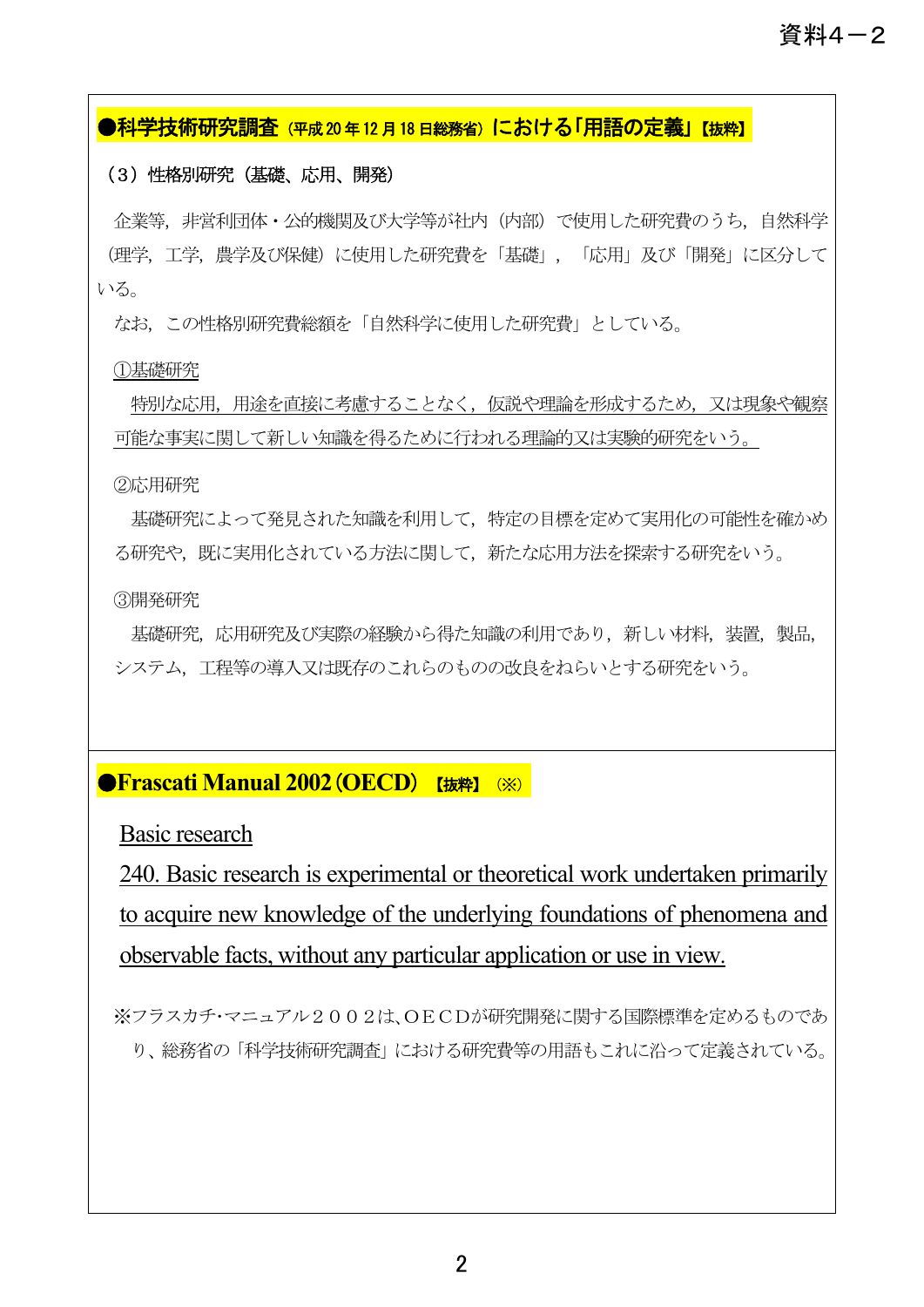## ●基礎研究についての産業界の期待と責務【ブレイクスルーに向けてのアプローチ】 【エグゼクティブサリ一抜粋】 (2008年2月25日 産業競争力懇談会(COCN)中間報告)

3. 産業界から見た基礎研究の位置づけ

### 【基礎研究の定義】

全ての研究活動は明確な目的を持ち、社会に対して義務を負う。この認識の下、本プロジェ クトでは、研究をその目的によって「学術指向研究」と「技術指向研究」に分類し、それらを、 更に、実施される研究の内容から区分することとした (表1)。基礎研究は、学術指向研究と、 技術指向研究の内の「革新研究」を合わせたものとして定義される。この定義に基づき、学術 指向研究、革新研究のそれぞれに対し、ブレイクスルー創出に向けた役割と、あり方、とるべ き施策について検討した。

| 学術指向研究 | 飛躍知の研究 | 全く新しい知の体系を切り開く研究                           |  |
|--------|--------|--------------------------------------------|--|
|        | 融合知の研究 | 既存学術領域を融合し、新たな知や技術の体系を構築する研究               |  |
|        | 基盤知の研究 | 既存の知や技術の体系を深化・拡充・継承する研究                    |  |
| 技術指向研究 | 革新研究   | 将来の応用における重要課題を構想し、根源に遡って解決法を<br>探索する研究     |  |
|        | 応用研究   | 特定の目標に対し、既存の知識、技術を適用して、その実現を図<br>る研究       |  |
|        | 開発研究   | 新規材料・工程の導入や既存技術の改良により新たな製品・<br>サービスを実現する研究 |  |

表1. 本プロジェクトにおける研究活動の分類

## (参考①) Donald E.Stokes が 1997 年の著書

「"Pasteur's Quadrant -Basic Science and Technological Innovation-"」で提示した二次元モデル

| <b>Research is inspired by:</b> | Considerations of use?<br>N <sub>0</sub><br>Yes |                                        |                                                    |
|---------------------------------|-------------------------------------------------|----------------------------------------|----------------------------------------------------|
| Quest for<br>fundamental        | Yes                                             | <b>Pure basic</b><br>Reseach<br>(Bohr) | Use-inspired<br><b>basic research</b><br>(Pasteur) |
| understanding?                  | N <sub>0</sub>                                  |                                        | <b>Pure applied</b><br>research<br>(Edison)        |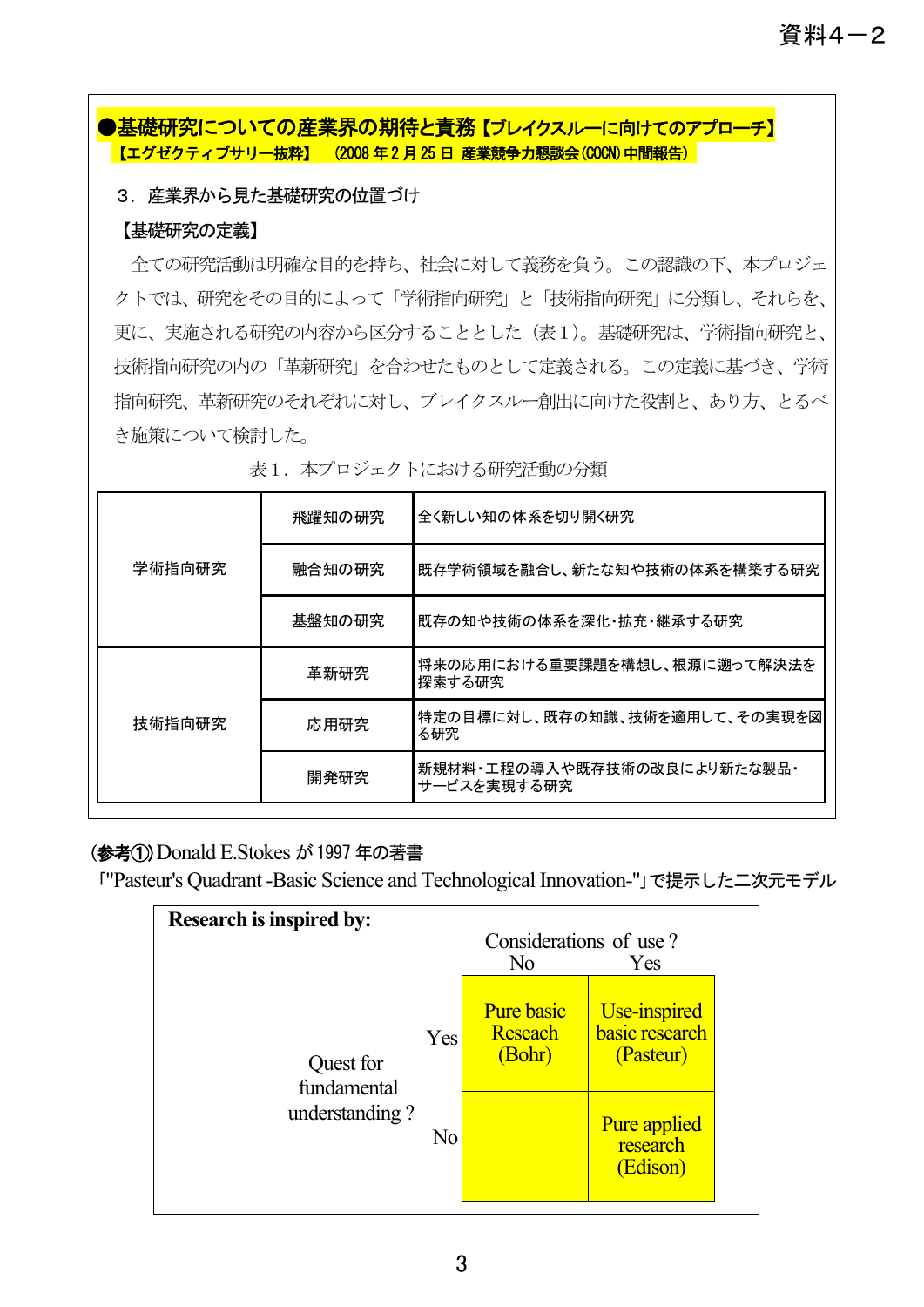#### $\mathcal{L} = \mathcal{L} \times \mathcal{L} = \mathcal{L} \times \mathcal{L} \times \mathcal{L} = \mathcal{L} \times \mathcal{L} \times \mathcal{L} = \mathcal{L} \times \mathcal{L} \times \mathcal{L}$ rascati wianual 2002 "UNCTD" m (参考2) **Frascati Manual 2002**㸦**OECD**㸧

#### **4.2. Type of R&D**

#### *4.2.1. Use of distribution by type of R&D*

238. Breakdown by type of R&D is currently recommended for use in all four national sectors of performance. It is usually more easily applied to R&D in the natural sciences and engineering (NSE) than in the social sciences and humanities (SSH). For the purposes of international comparison, the breakdown should be based on current expenditures only. It may be applied at project level, but some R&D projects may have to be subdivided among activities.

#### *4.2.2. The distribution list*

239. Three types of R&D may be distinguished:

- Basic research.
- Applied research.
- Experimental development.

*Basic research*

 $240.$ 

Basic research is experimental or theoretical work undertaken primarily to acquire new knowledge of the underlying foundations of phenomena and observable facts, without any particular application or use in view.

241. Basic research analyses properties, structures and relationships with a view to formulating and testing hypotheses, theories or laws. The reference to no "particular application *in view*" in the definition of basic research is crucial, as the performer may not know about actual applications when doing the research or responding to survey questionnaires. The results of basic research are not generally sold but are usually published in scientific journals or circulated to interested colleagues. Occasionally, basic research may be "classified" for security reasons.

242. In basic research, scientists have some freedom to set their own goals. Such research is usually performed in the higher education sector but also to some extent in the government sector. Basic research can be oriented or directed towards some broad fields of general interest, with the explicit goal of a broad range of applications in the future. One example is the public research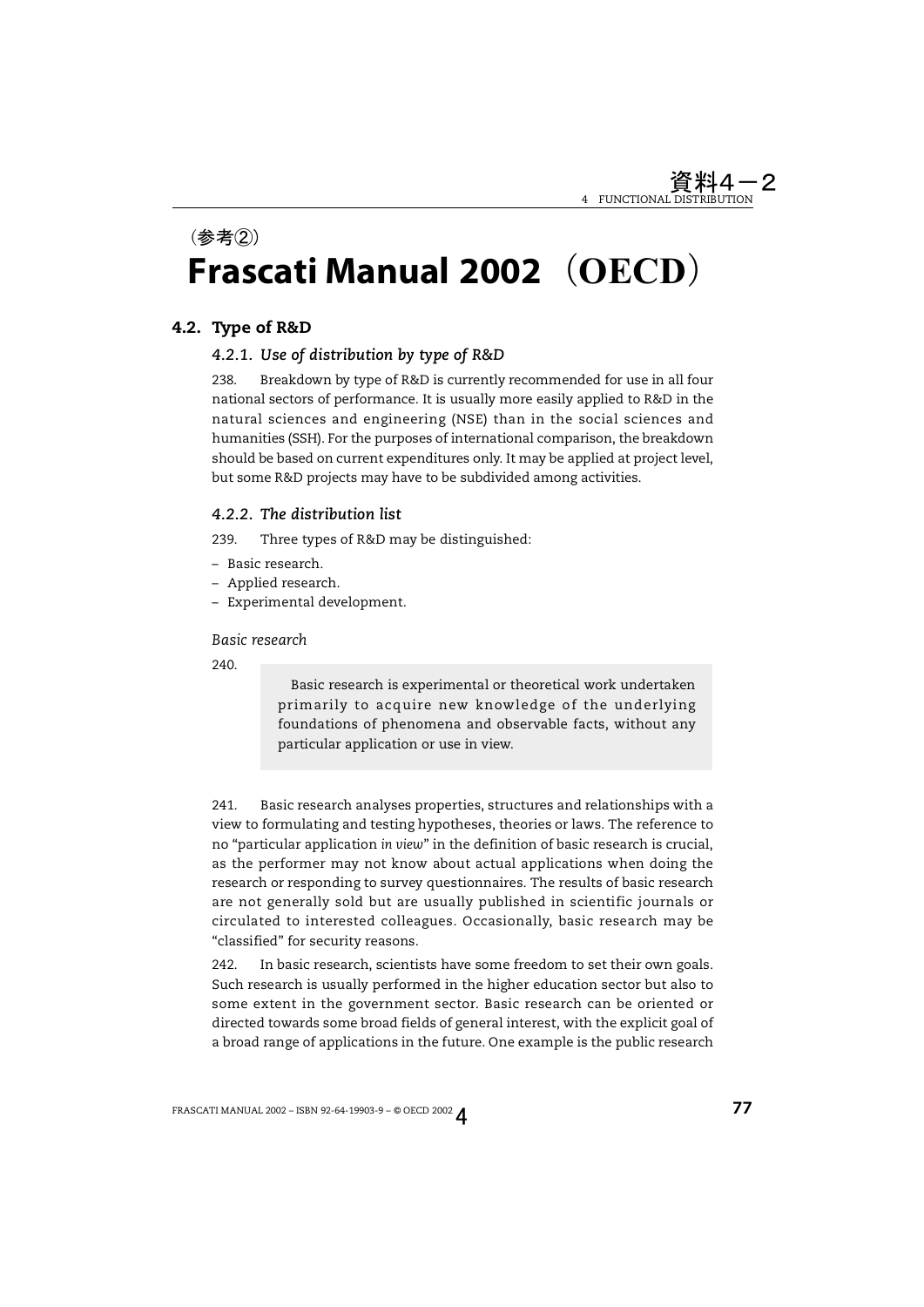programmes on nanotechnology which several countries have decided on. Firms in the private sector may also undertake basic research, with a view to preparing for the next generation of technology. Research on fuel cell technology is a case in point. Such research is basic according to the above definition as it does not have a *particular* use in view. It is defined in the *Frascati Manual* as "oriented basic research".

243. Oriented basic research may be distinguished from pure basic research as follows:

- Pure basic research is carried out for the advancement of knowledge, without seeking long-term economic or social benefits or making any effort to apply the results to practical problems or to transfer the results to sectors responsible for their application.
- Oriented basic research is carried out with the expectation that it will produce a broad base of knowledge likely to form the basis of the solution to recognised or expected, current or future problems or possibilities.

244. The separate identification of oriented basic research may provide some assistance towards identifying "strategic research", a broad notion often referred to in policy making.

*Applied research*

245.

Applied research is also original investigation undertaken in order to acquire new knowledge. It is, however, directed primarily towards a specific practical aim or objective.

246. Applied research is undertaken either to determine possible uses for the findings of basic research or to determine new methods or ways of achieving specific and predetermined objectives. It involves considering the available knowledge and its extension in order to solve particular problems. In the business enterprise sector, the distinction between basic and applied research is often marked by the creation of a new project to explore promising results of a basic research programme.

247. The results of applied research are intended primarily to be valid for a single or limited number of products, operations, methods or systems. Applied research gives operational form to ideas. The knowledge or information derived from it is often patented but may be kept secret.

248. It is recognised that an element of applied research can be described as strategic research, but the lack of an agreed approach in member countries to its separate identification prevents making a recommendation.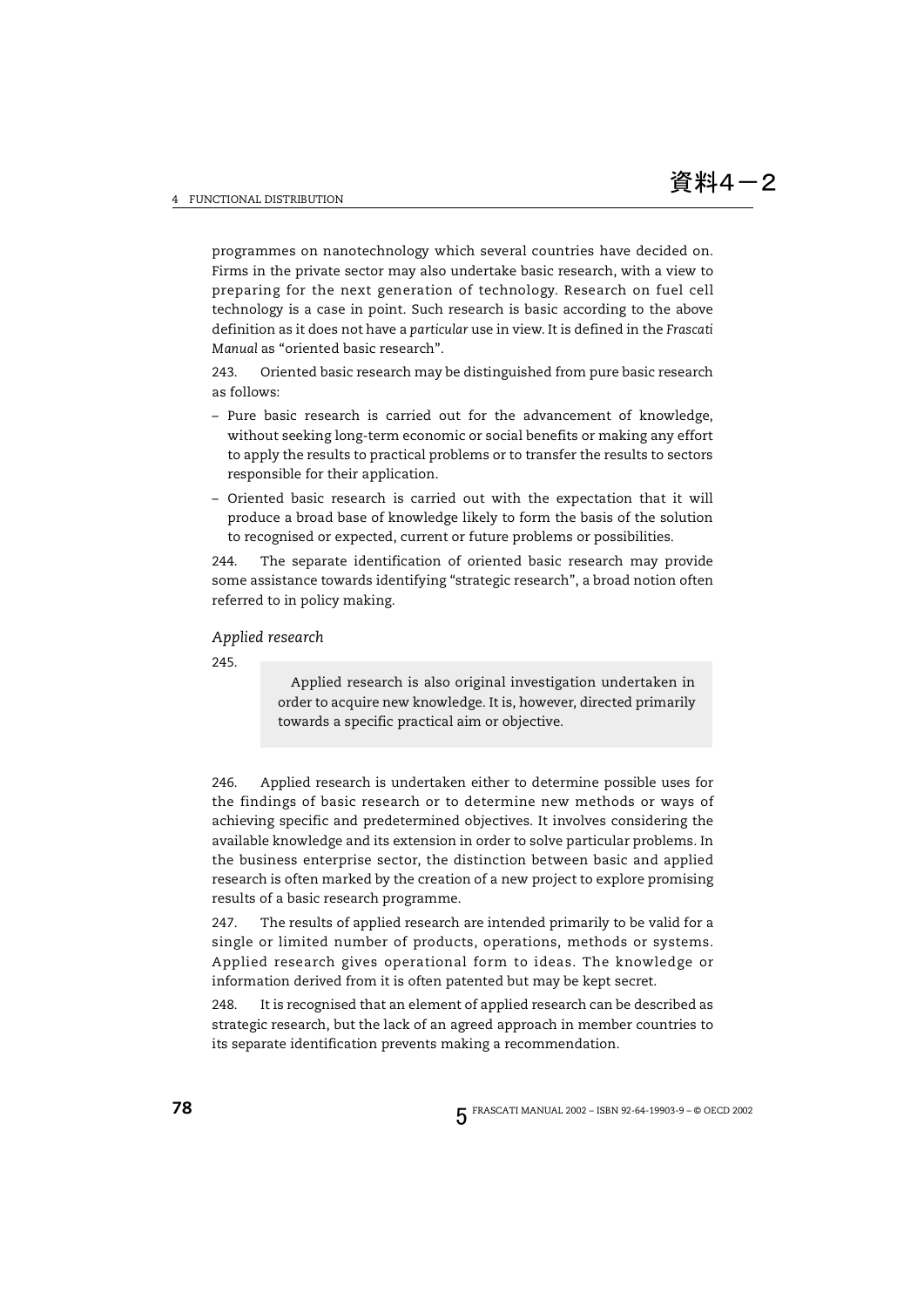#### *Experimental development*

249.

Experimental development is systematic work, drawing on knowledge gained from research and practical experience, that is directed to producing new materials, products and devices; to installing new processes, systems and services; or to improving substantially those already produced or installed.

250. In the social sciences, experimental development may be defined as the process of translating knowledge gained through research into operational programmes, including demonstration projects undertaken for testing and evaluation purposes. The category has little or no meaning for the humanities.

#### *4.2.3. Criteria for distinguishing between types of R&D*

251. There are many conceptual and operational problems associated with these categories. They seem to imply a sequence and a separation which rarely exist in reality. The three types of R&D may sometimes be carried out in the same centre by essentially the same staff. Moreover, there may be movement in both directions. When an R&D project is at the applied research/ experimental development stage, for example, some funds may have to be spent on additional experimental or theoretical work in order to acquire more knowledge of the underlying foundations of relevant phenomena before further progress can be made. Moreover, some research projects may genuinely straddle categories. For instance, study of the variables affecting the educational attainment of children drawn from different social and ethnic groups may involve both basic and applied research.

252. The following examples illustrate general differences between basic and applied research and experimental development in the natural sciences and engineering and in the social sciences and humanities.

253. Examples from the natural sciences and engineering:

– The study of a given class of polymerisation reactions under various conditions, of the yield of products and of their chemical and physical properties is basic research. The attempt to optimise one of these reactions with respect to the production of polymers with given physical or mechanical properties (making it of particular utility) is applied research. Experimental development then consists of "scaling up" the process which has been optimised at the laboratory level and investigating and evaluating possible methods of producing the polymer and perhaps articles to be made from it.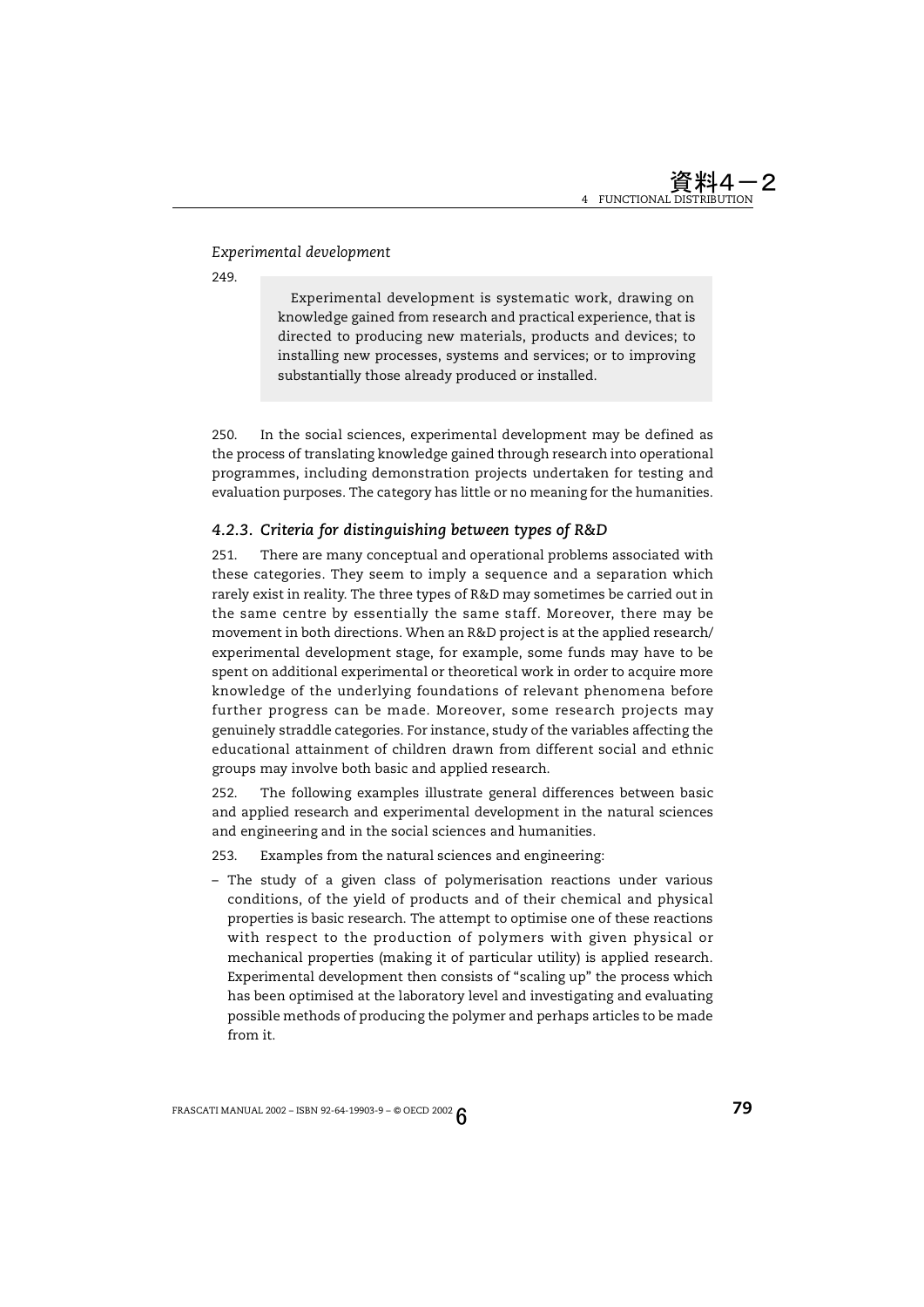- The study of a crystal's absorption of electromagnetic radiation to obtain information on its electron band structure is basic research. The study of the absorption of electromagnetic radiation by this material under varying conditions (for instance temperature, impurities, concentration, etc.) to obtain given properties of radiation detection (sensitivity, rapidity, etc.) is applied research. The preparation of a device using this material to obtain better detectors of radiation than those already existing (in the spectral range considered) is experimental development.
- The determination of the amino acid sequence of an antibody molecule is basic research. Investigations undertaken in an effort to distinguish between antibodies for various diseases is applied research. Experimental development then consists of devising a method for synthesising the antibody for a particular disease on the basis of knowledge of its structure and clinically testing the effectiveness of the synthesised antibody on patients who have agreed to accept experimental advanced treatment.

254. Examples from the social sciences and humanities:

- Theoretical investigation of the factors determining regional variations in economic growth is basic research; however, such investigation performed for the purpose of developing government policy is applied research. The development of operational models, based upon laws revealed through research and aimed at modifying regional disparities, is experimental development.
- Analysis of the environmental determinants of learning ability is basic research. Analysis of the environmental determinants of learning ability for the purpose of evaluating education programmes designed to compensate for environmental handicaps is applied research. The development of means of determining which educational programme to use for particular classes of children is experimental development.
- The development of new risk theories is basic research. Investigation of new types of insurance contracts to cover new market risks is applied research. Investigation of new types of savings instruments is applied research. Development of a new method to manage an investment fund is experimental development.
- The study of a hitherto unknown language to establish its structure and grammar is basic research. Analysis of regional or other variations in the use of a language to determine the influence of geographical or social variables on the development of a language is applied research. No meaningful examples of experimental development have been found in the humanities.

255. Table 4.2 gives further examples of the distinctions between the three types of research in the social sciences.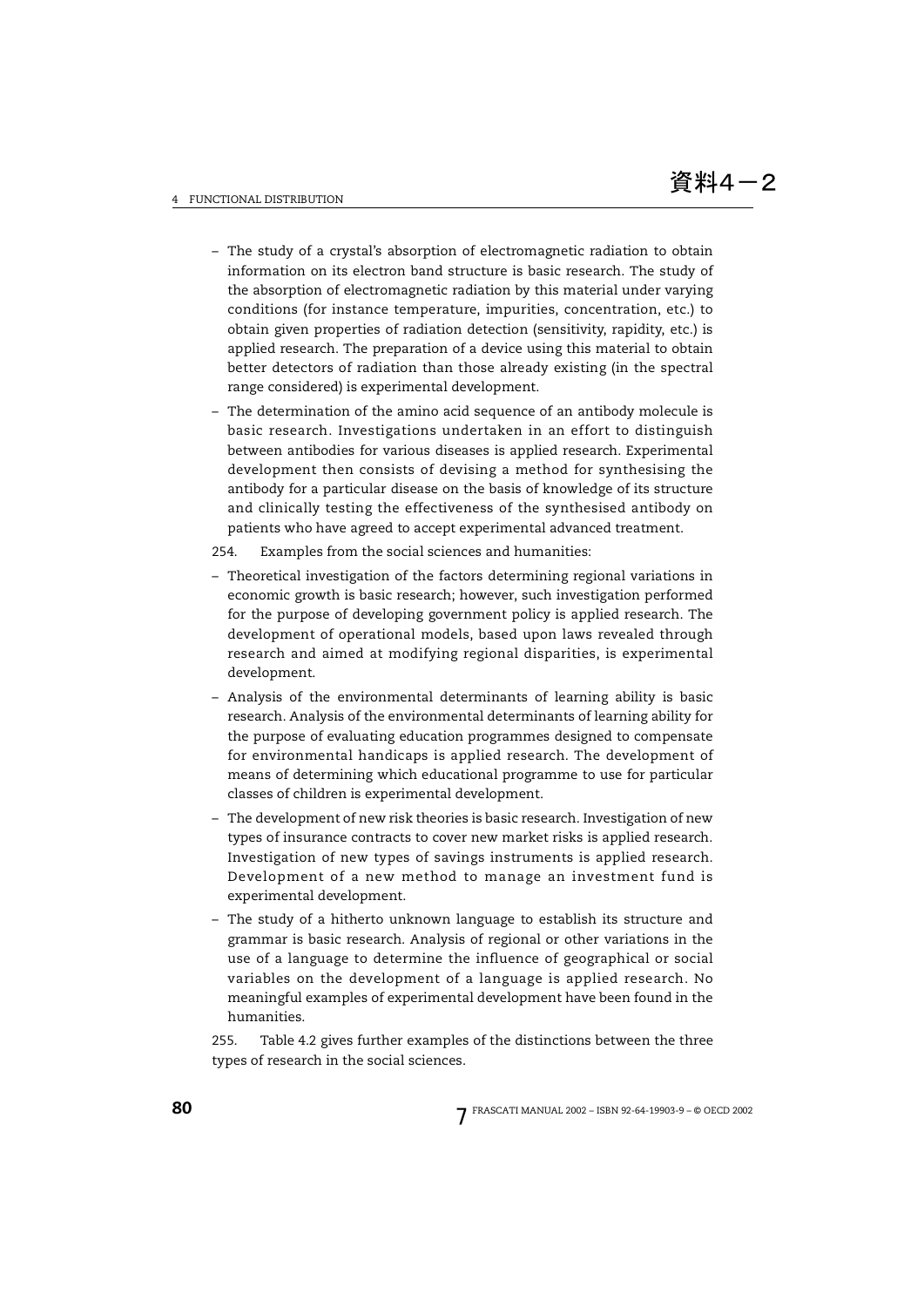#### Table 4.2. **The three types of research in the social sciences and humanities**

| Basic research                                                                                                                                                                                                                                                 | Applied research                                                                                                                                                                                                                                                                 | Experimental development                                                                                            |
|----------------------------------------------------------------------------------------------------------------------------------------------------------------------------------------------------------------------------------------------------------------|----------------------------------------------------------------------------------------------------------------------------------------------------------------------------------------------------------------------------------------------------------------------------------|---------------------------------------------------------------------------------------------------------------------|
| Study of the causal relations between<br>economic conditions and social<br>development                                                                                                                                                                         | Study of the economic and social causes<br>of the drift of agricultural workers from<br>rural districts to towns, for the purpose<br>of preparing a programme to halt this<br>development in order to support<br>agriculture and prevent social conflicts in<br>industrial areas | Development and testing<br>of a programme of financial assistance<br>to prevent rural migration to large cities     |
| Study of the social structure and the<br>socio-occupational mobility of a society,<br>i.e. its composition and changes in<br>socio-occupational strata, social classes,<br>etc.                                                                                | Development of a model using the data<br>obtained in order to foresee future<br>consequences of recent trends in social<br>mobility                                                                                                                                              | Development and testing<br>of a programme to stimulate upward<br>mobility among certain social and ethnic<br>groups |
| Study of the role of the family in different<br>civilisations past and present                                                                                                                                                                                 | Study of the role and position<br>of the family in a specific country<br>or a specific region at the present time<br>for the purpose of preparing relevant<br>social measures                                                                                                    | Development and testing<br>of a programme to maintain family<br>structure in low-income working groups              |
| Study of the reading process in adults<br>and children, <i>i.e.</i> investigating how<br>human visual systems work to acquire<br>information from symbols such as<br>words, pictures and diagrams                                                              | Study of the reading process for<br>the purpose of developing a new method<br>of teaching children and adults to read                                                                                                                                                            | Development and testing of a special<br>reading programme among immigrant<br>children                               |
| Study of the international factors<br>influencing national economic<br>development                                                                                                                                                                             | Study of the specific international factors $-$<br>determining the economic development<br>of a country in a given period with a view<br>to formulating an operational model<br>for modifying government foreign trade<br>policy                                                 |                                                                                                                     |
| Study of specific aspects of a particular<br>language (or of several languages<br>compared with each other) such as<br>syntax, semantics, phonetics,<br>phonology, regional or social variations,<br>etc.                                                      | Study of the different aspects<br>of a language for the purpose of devising<br>a new method of teaching that language<br>or of translating from or into that<br>language                                                                                                         |                                                                                                                     |
| Study of the historical development<br>of a language                                                                                                                                                                                                           | $\overline{\phantom{0}}$                                                                                                                                                                                                                                                         |                                                                                                                     |
| Study of sources of all kinds<br>(manuscripts, documents, monuments,<br>works of art, buildings, etc.) in order<br>to better comprehend historical<br>phenomena (political, social, cultural<br>development of a country, biography<br>of an individual, etc.) |                                                                                                                                                                                                                                                                                  |                                                                                                                     |

*Source:* UNESCO (1984b), "Manual for Statistics on Scientific and Technological Activities".